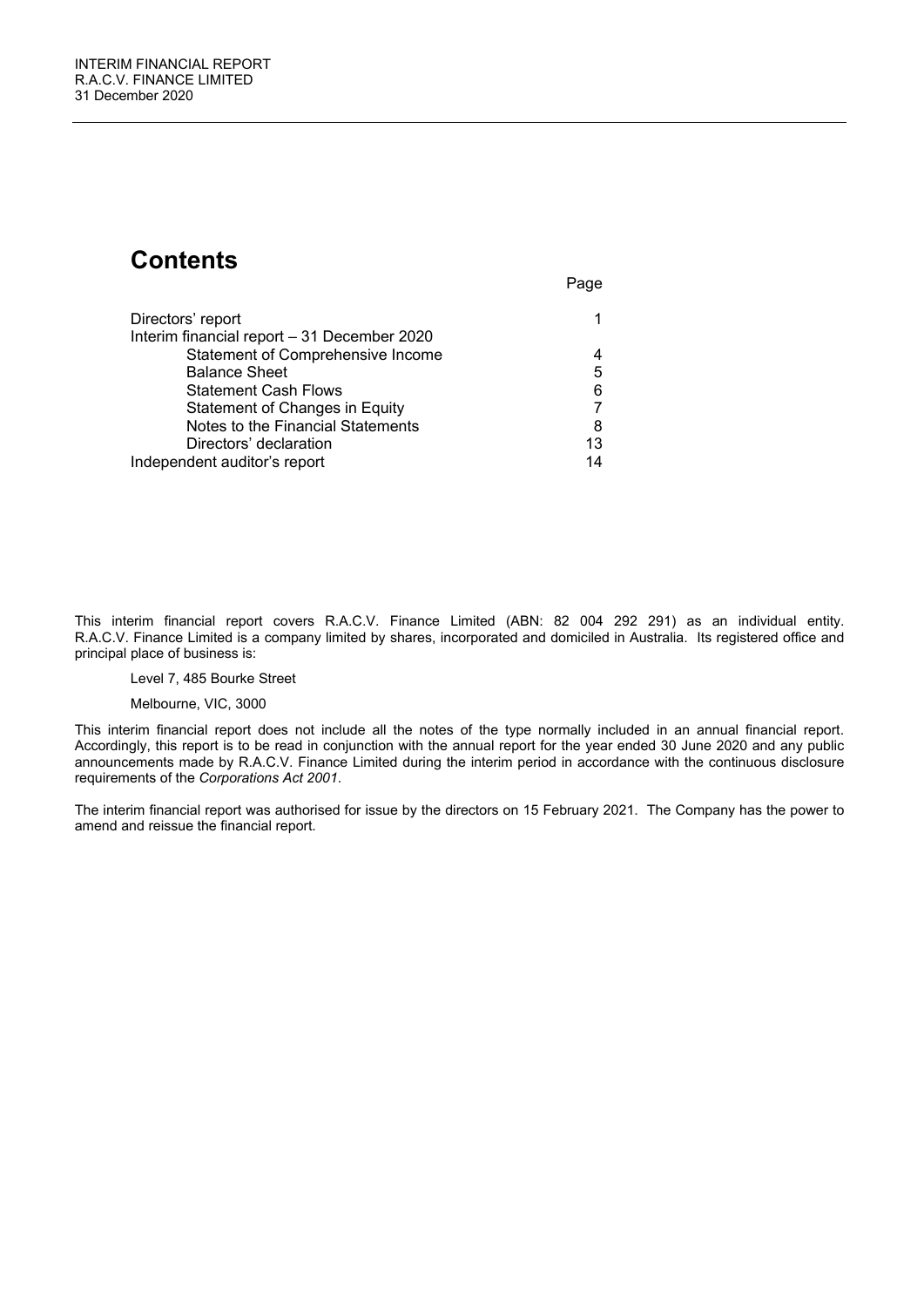### **DIRECTORS' REPORT**

The directors of R.A.C.V. Finance Limited ("the Company") present their report together with the financial report of R.A.C.V. Finance Limited for the six months ended 31 December 2020.

### **Directors in office**

The directors in office during the six months ended 31 December 2020 and up to the date of this report are as follows:

Mr G. Robinson (Chairman) Mr N. Taylor Ms J. Green Mr G. D. Willis

#### **Review of operations and results**

The operating profit after tax for the six months ended 31 December 2020 was \$4,794,723 (31 December 2019: \$2,920,754) which included additional provision charge of \$100,391 (31 December 2019: \$nil) for the expected credit loss as a result of COVID-19. Given the uncertainty around COVID-19 and its future impact, the situation and the potential impact this could have on the receivables book will continue to be monitored.

The number of loan and lease portfolios totalled 23,094 as at 31 December 2020 (30 June 2020: 25,512).

#### **Dividends**

The Company paid an unfranked dividend of \$15 million on 7 September 2020 from retained earnings at 30 June 2020 (31 December 2019: \$nil).

#### **Subsequent events**

The Royal Automobile Club of Victoria (RACV) Ltd and the Company are parties to a letter of Financial Support under which the directors of RACV Ltd have undertaken to provide sufficient financial assistance to the Company as and when it is needed to enable the Company to continue its operations and fulfil all of its financial obligations now and in the future. This undertaking is provided for a minimum period of twelve months from 15 February 2021.

In the opinion of the directors, other than the matters noted above, there are no other matters or circumstances which have arisen between 31 December 2020 and the date of this report that have significantly affected or may significantly affect the operations of the Company, the results of those operations and the state of affairs of the Company in subsequent financial periods.

#### **Auditor's independence declaration**

A copy of the Auditor's independence declaration as required under section 307C of the *Corporations Act 2001* is set out on page 2.

#### **Rounding of amounts**

The Company is of a kind referred to in the ASIC Corporations (Rounding in Financial/Directors' Reports) Instrument 2016/191, dated 24 March 2016 issued by the Australian Securities and Investments Commission. Amounts in this Directors' report and the Financial Statements, unless otherwise indicated, have been rounded to the nearest thousand dollars in accordance with that Instrument.

This Director's report is signed in accordance with a resolution of the Board of directors.

G. Robinson Chairman Melbourne, 15 February 2021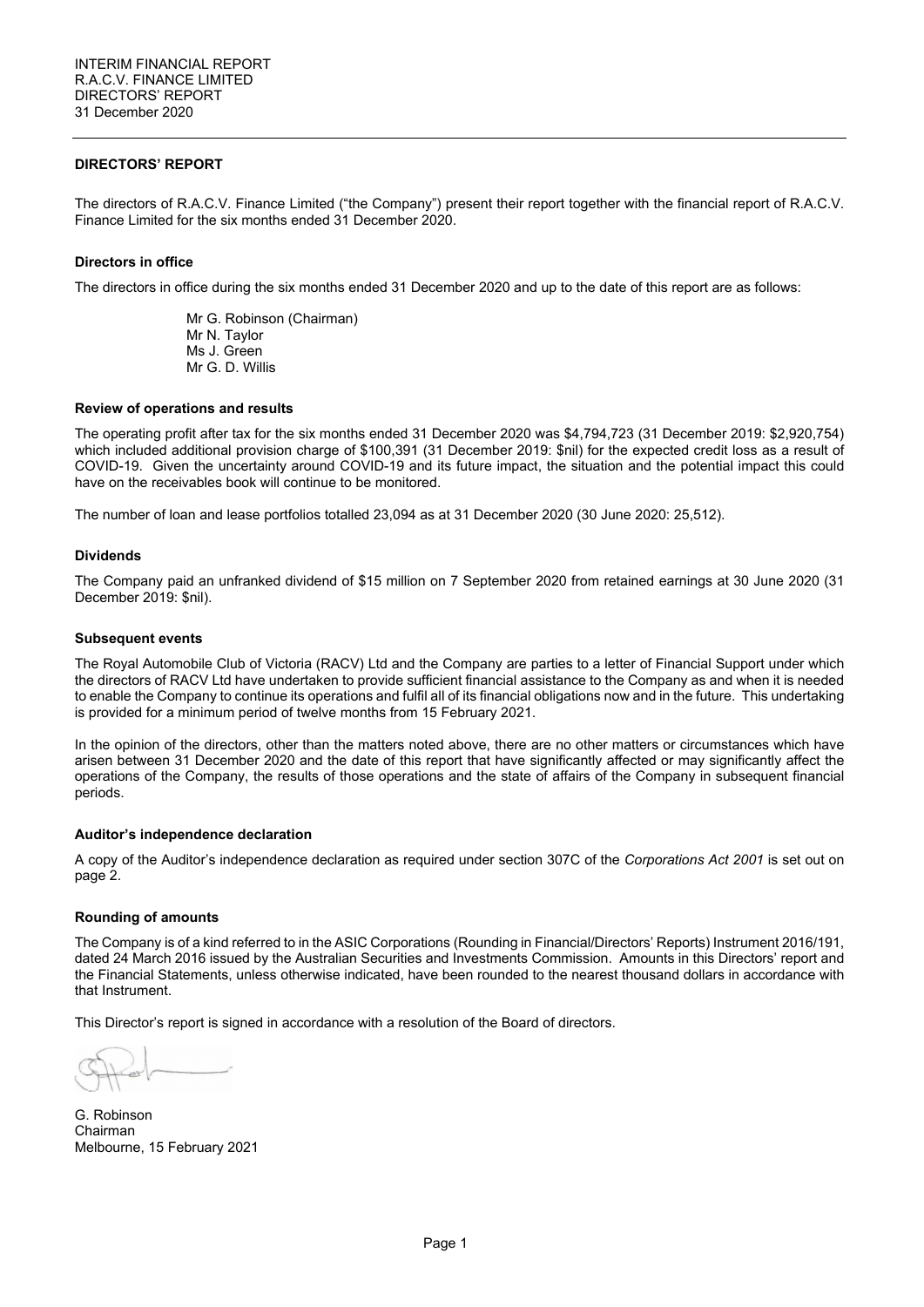

# *Auditor's Independence Declaration*

As lead auditor for the audit of R.A.C.V. Finance Limited for the half-year ended 31 December 2020, I declare that to the best of my knowledge and belief, there have been:

- (a) no contraventions of the auditor independence requirements of the *Corporations Act 2001* in relation to the audit; and
- (b) no contraventions of any applicable code of professional conduct in relation to the audit.

Alscholen

Anton Linschoten Melbourne Partner PricewaterhouseCoopers

15 February 2021

*PricewaterhouseCoopers, ABN 52 780 433 757 2 Riverside Quay, SOUTHBANK VIC 3006, GPO Box 1331, MELBOURNE VIC 3001 T: 61 3 8603 1000, F: 61 3 8603 1999, www.pwc.com.au* 

Liability limited by a scheme approved under Professional Standards Legislation.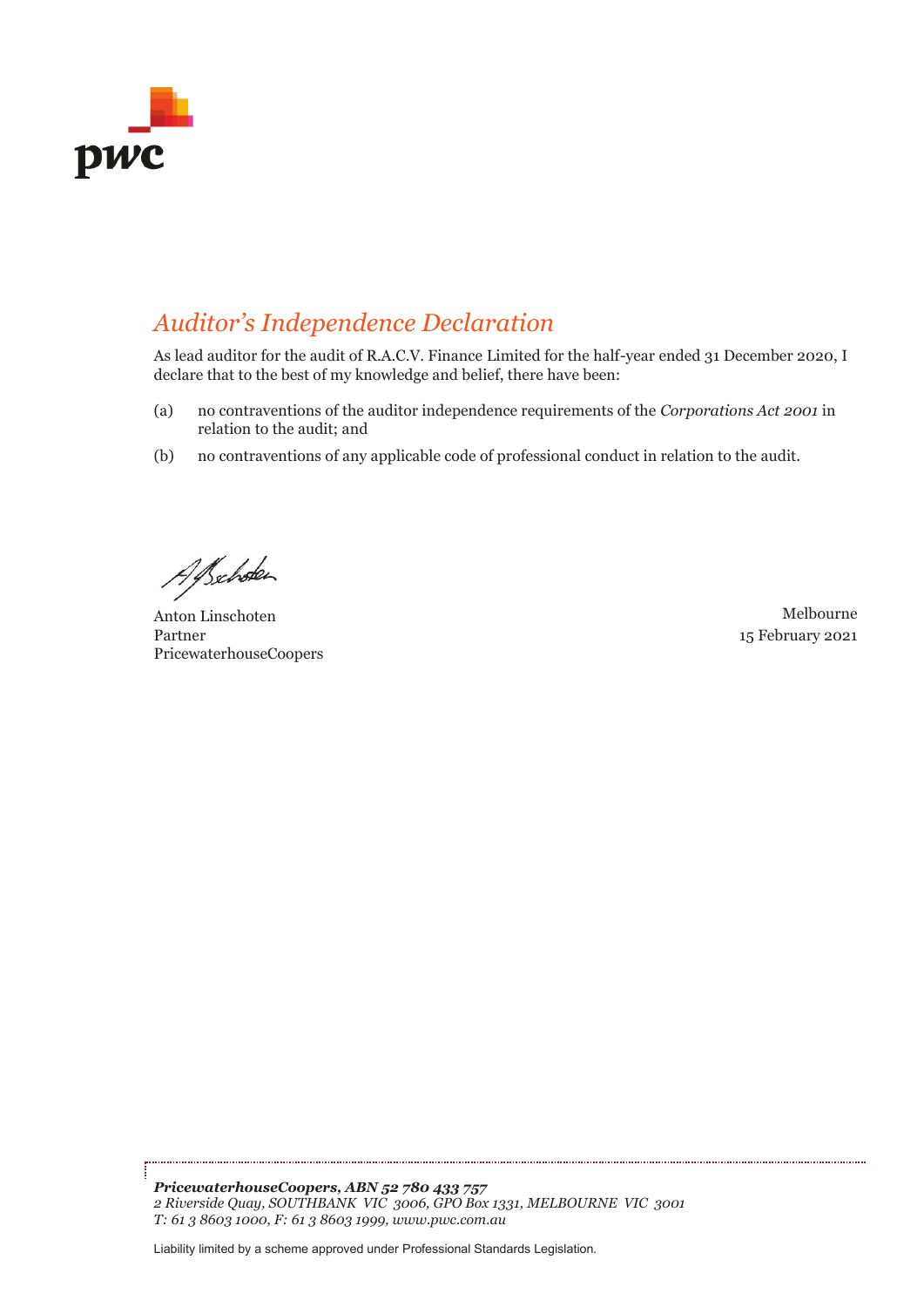(This page has been left intentionally blank)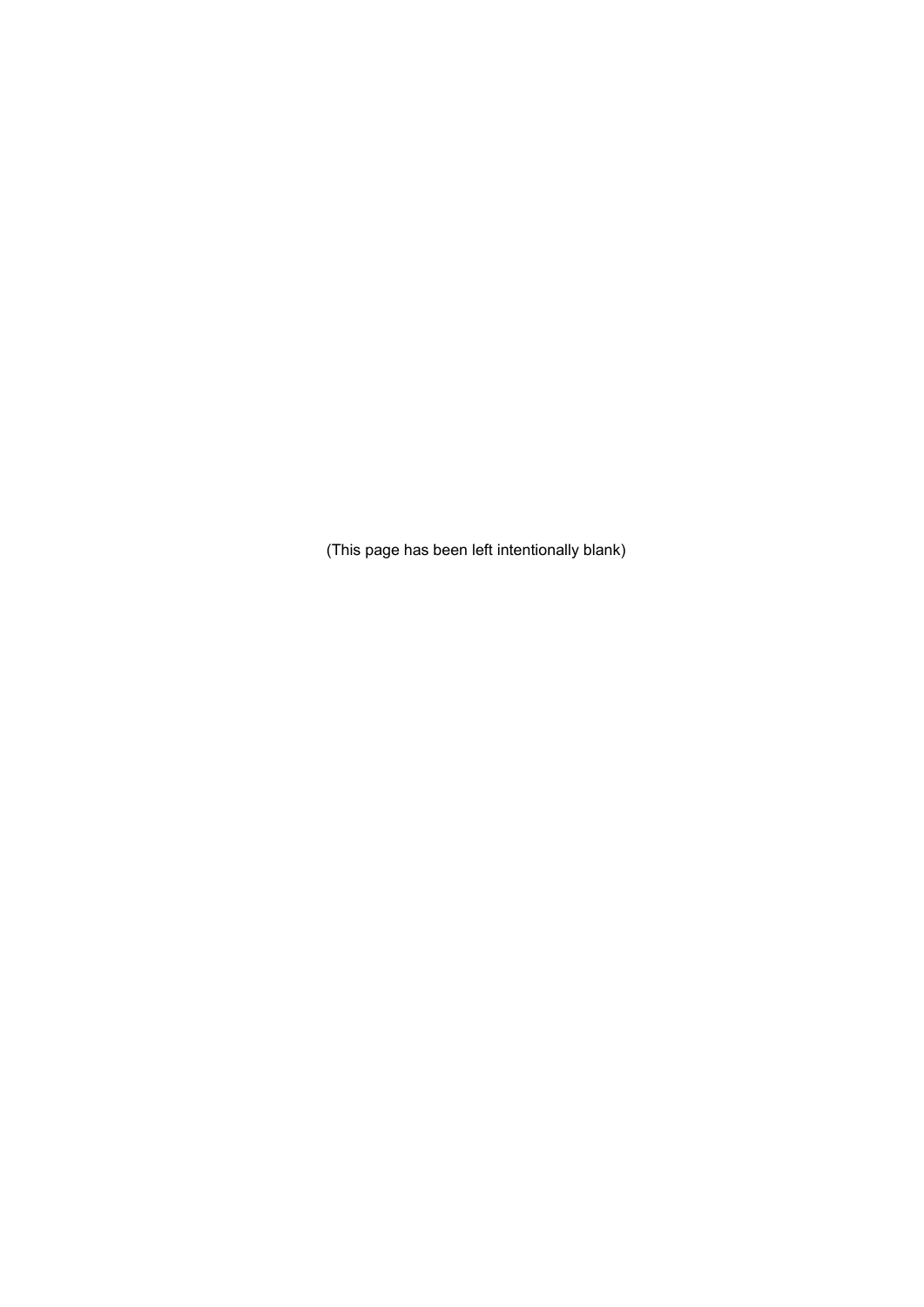## **Contents of Financial Statements**

Statement of Comprehensive Income Balance Sheet Statement of Cash Flows Statement of Changes in Equity

## **Notes to Financial Statements**

- 1. Basis of preparation of six months report
- 2. Receivables
- 3. Trade creditors and accruals
- 4. Interest bearing liabilities
- 5. Commitments
- 6. Subsequent events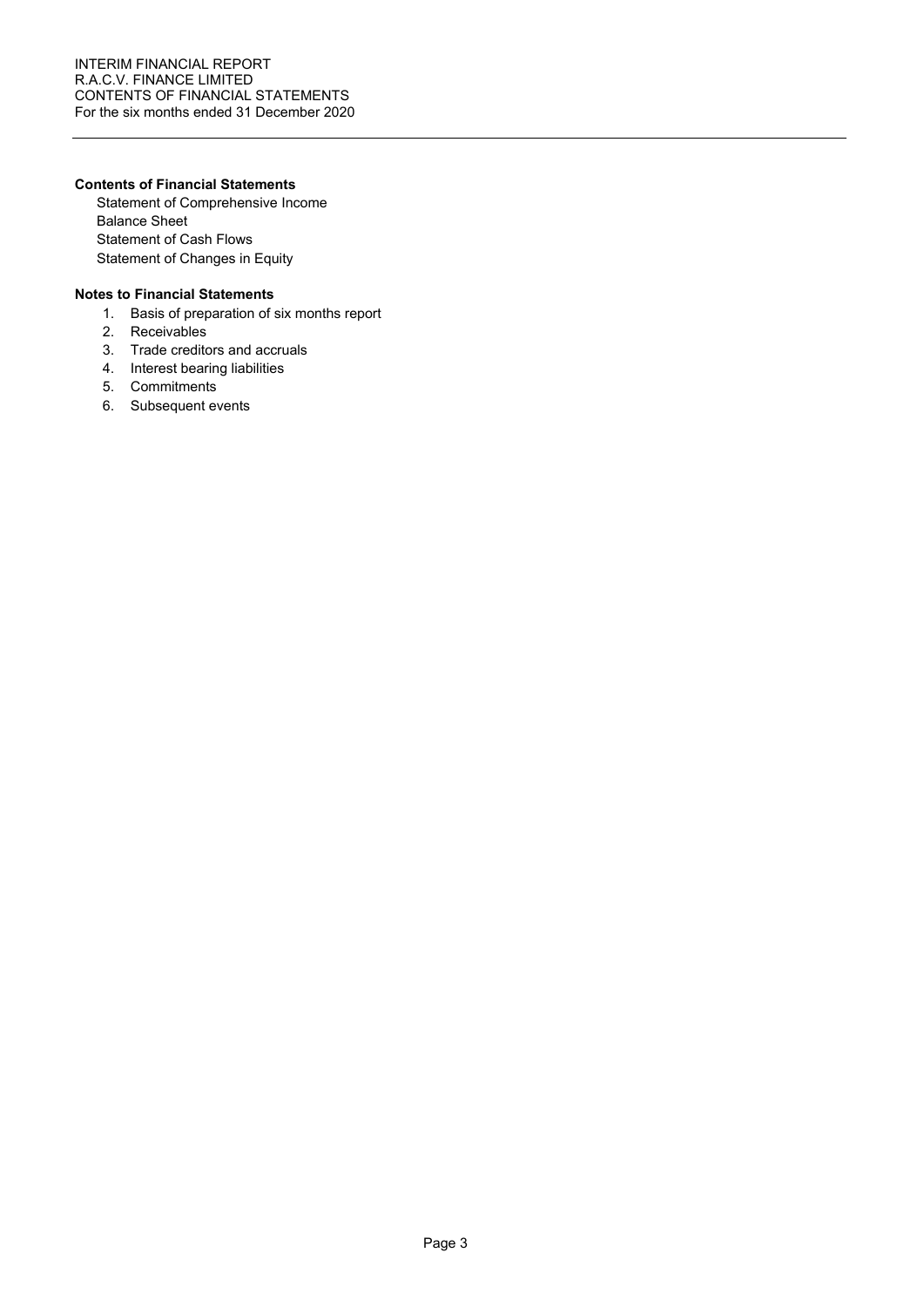### INTERIM FINANCIAL REPORT R.A.C.V. FINANCE LIMITED STATEMENT OF COMPREHENSIVE INCOME For the six months ended 31 December 2020

|                                                                                                                                                                                                                                                                                                | 6 months ended<br>31 December<br>2020<br>\$'000                                       | 6 months ended<br>31 December<br>2019<br>\$'000                                           |
|------------------------------------------------------------------------------------------------------------------------------------------------------------------------------------------------------------------------------------------------------------------------------------------------|---------------------------------------------------------------------------------------|-------------------------------------------------------------------------------------------|
| Interest on loans<br>Interest on leases<br>Interest received from cash at bank<br>Interest revenue<br>Interest expense<br>Net interest revenue                                                                                                                                                 | 13,762<br>693<br>17<br>14.472<br>(4, 404)<br>10,068                                   | 14,582<br>1,519<br>18<br>16,119<br>(6, 169)<br>9,950                                      |
| Non-interest revenue                                                                                                                                                                                                                                                                           | 653                                                                                   | 561                                                                                       |
| Employee benefits expense<br>Depreciation and amortisation expense<br>Impairment losses on loans and leases<br>Computer and telecommunications expense<br>Advertising expense<br>External fees expense<br>Property expense<br>Finance expense<br>Internal management charges<br>Other expenses | (1,886)<br>(7)<br>(134)<br>(772)<br>(115)<br>(229)<br>(26)<br>(343)<br>(165)<br>(195) | (2, 483)<br>(20)<br>(369)<br>(707)<br>(1,049)<br>(337)<br>(93)<br>(516)<br>(525)<br>(300) |
| Profit before income tax expense                                                                                                                                                                                                                                                               | 6,849                                                                                 | 4,112                                                                                     |
| Income tax expense                                                                                                                                                                                                                                                                             | (2,055)                                                                               | (1, 192)                                                                                  |
| Profit for the six month period attributable to the parent entity                                                                                                                                                                                                                              | 4.794                                                                                 | 2,920                                                                                     |
| Total comprehensive income for the six month period                                                                                                                                                                                                                                            | 4,794                                                                                 | 2,920                                                                                     |

The above statement of comprehensive income should be read in conjunction with the accompanying notes.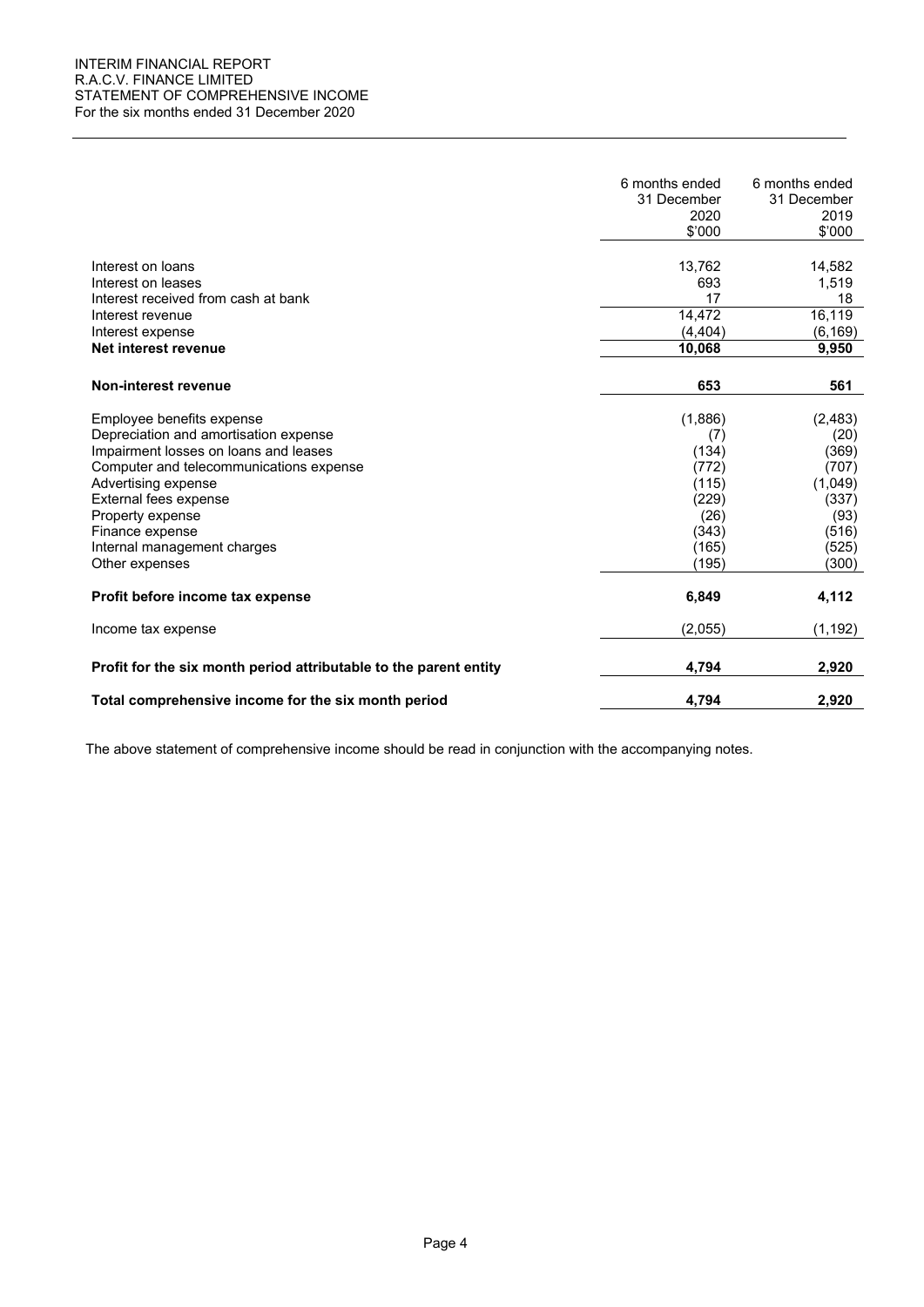| <b>Assets</b>                       | <b>Notes</b>   | 31 December<br>2020<br>\$'000 | 30 June<br>2020<br>\$'000 |
|-------------------------------------|----------------|-------------------------------|---------------------------|
|                                     |                |                               |                           |
| Cash and cash equivalents           |                | 6,786                         | 7,291                     |
| Receivables                         | $\overline{2}$ | 399,192                       | 446,259                   |
| Prepayments                         |                | 402                           | 195                       |
| Intangible assets                   |                | 67                            | 1,623                     |
| Deferred tax assets                 |                | 529                           | 1,092                     |
| <b>Total assets</b>                 |                | 406,976                       | 456,460                   |
| <b>Liabilities</b>                  |                |                               |                           |
| Trade creditors and accruals        | 3              | 1,396                         | 5,142                     |
| Amounts payable to related entities |                | 1,396                         | 2,978                     |
| Interest bearing liabilities        | 4              | 334,087                       | 368,070                   |
| Employee benefits                   |                | 884                           | 851                       |
| <b>Total liabilities</b>            |                | 337,763                       | 377,041                   |
| <b>Net assets</b>                   |                | 69,213                        | 79,419                    |
| <b>Equity</b>                       |                |                               |                           |
| Contributed equity                  |                | 15,000                        | 15,000                    |
| Retained earnings                   |                | 54,213                        | 64,419                    |
| <b>Total equity</b>                 |                | 69,213                        | 79,419                    |

The above balance sheet should be read in conjunction with the accompanying notes.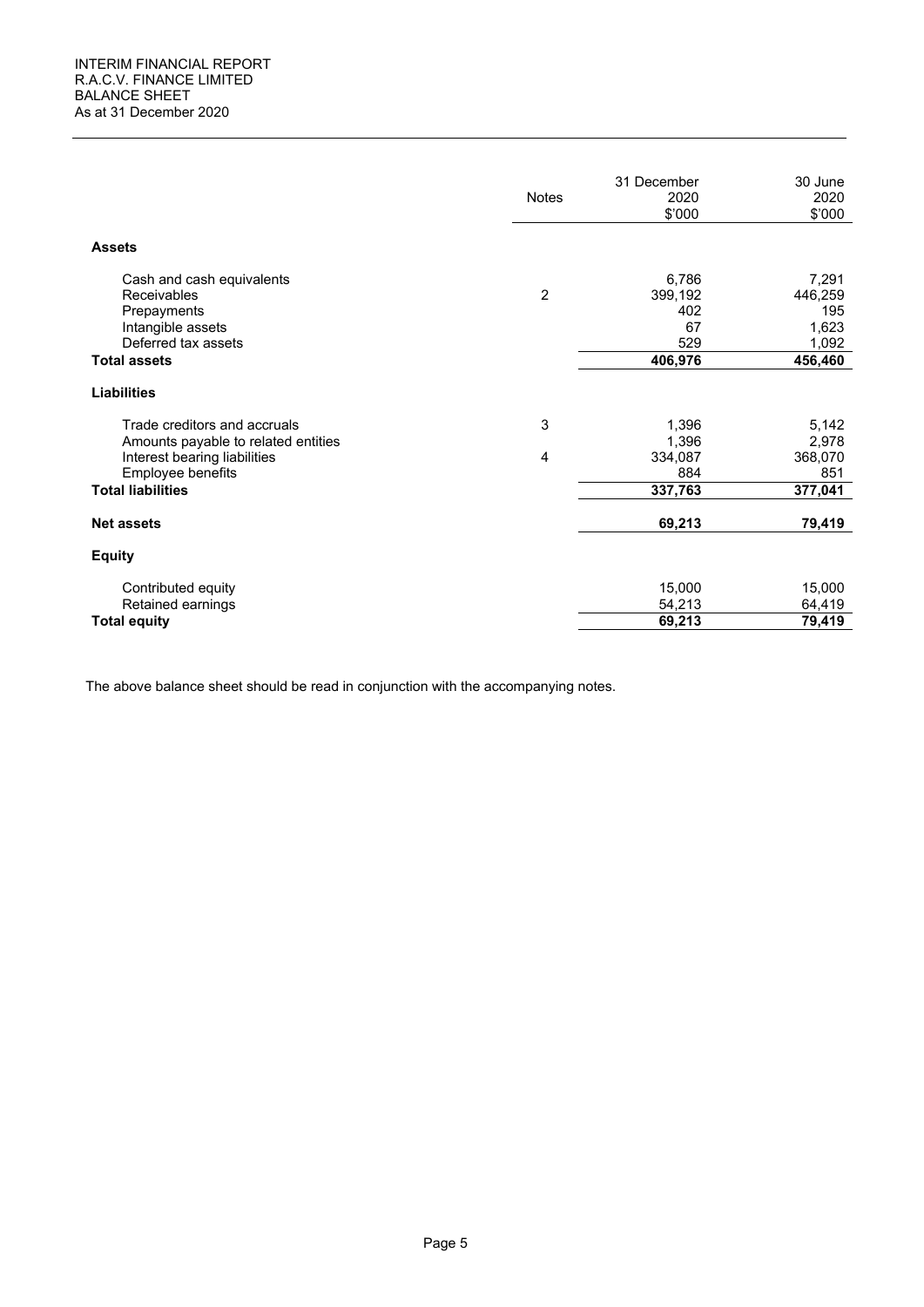|                                                                                                                                                                                                                                                                                                                    | 6 months ended<br>31 December<br>2020<br>\$'000                               | 6 months ended<br>31 December<br>2019<br>\$'000                                       |
|--------------------------------------------------------------------------------------------------------------------------------------------------------------------------------------------------------------------------------------------------------------------------------------------------------------------|-------------------------------------------------------------------------------|---------------------------------------------------------------------------------------|
| Cash flows from operating activities                                                                                                                                                                                                                                                                               |                                                                               |                                                                                       |
| Interest received<br>Fees, commission and other income received<br>Tax payments to related entity<br>Net cash inflow/(outflow) from loans<br>Net cash inflow from leases<br>Payments to suppliers and employees<br>Interest and other costs of finance paid<br>Net cash inflow/(outflow) from operating activities | 15,269<br>614<br>(3,847)<br>36,363<br>9,812<br>(6, 767)<br>(4, 811)<br>46,633 | 17,381<br>1,045<br>(3, 857)<br>(44, 485)<br>14,398<br>(6, 550)<br>(5,992)<br>(28,060) |
| Cash flows from investing activities                                                                                                                                                                                                                                                                               |                                                                               |                                                                                       |
| Payments for purchase of software<br>Transactions with related entity<br>Net cash outflow from investing activities                                                                                                                                                                                                | 1,549<br>1.549                                                                | (1, 353)<br>(1, 353)                                                                  |
| Cash flows from financing activities                                                                                                                                                                                                                                                                               |                                                                               |                                                                                       |
| Net (repayment)/proceeds (of)/from secured notes<br>Net (repayment)/proceeds (of)/from subscription agreement<br>Dividend paid<br>Net cash (outflow)/inflow from financing activities                                                                                                                              | (11,687)<br>(22,000)<br>(15,000)<br>(48,687)                                  | 15,055<br>18,000<br>33,055                                                            |
|                                                                                                                                                                                                                                                                                                                    |                                                                               |                                                                                       |
| Net (decrease)/increase in cash held                                                                                                                                                                                                                                                                               | (505)                                                                         | 3,642                                                                                 |
| Cash and cash equivalents at the beginning of the six month period                                                                                                                                                                                                                                                 | 7,291                                                                         | 1,981                                                                                 |
| Cash and cash equivalents at end of six month period                                                                                                                                                                                                                                                               | 6,786                                                                         | 5,623                                                                                 |

The above statement of cash flows should be read in conjunction with the accompanying notes.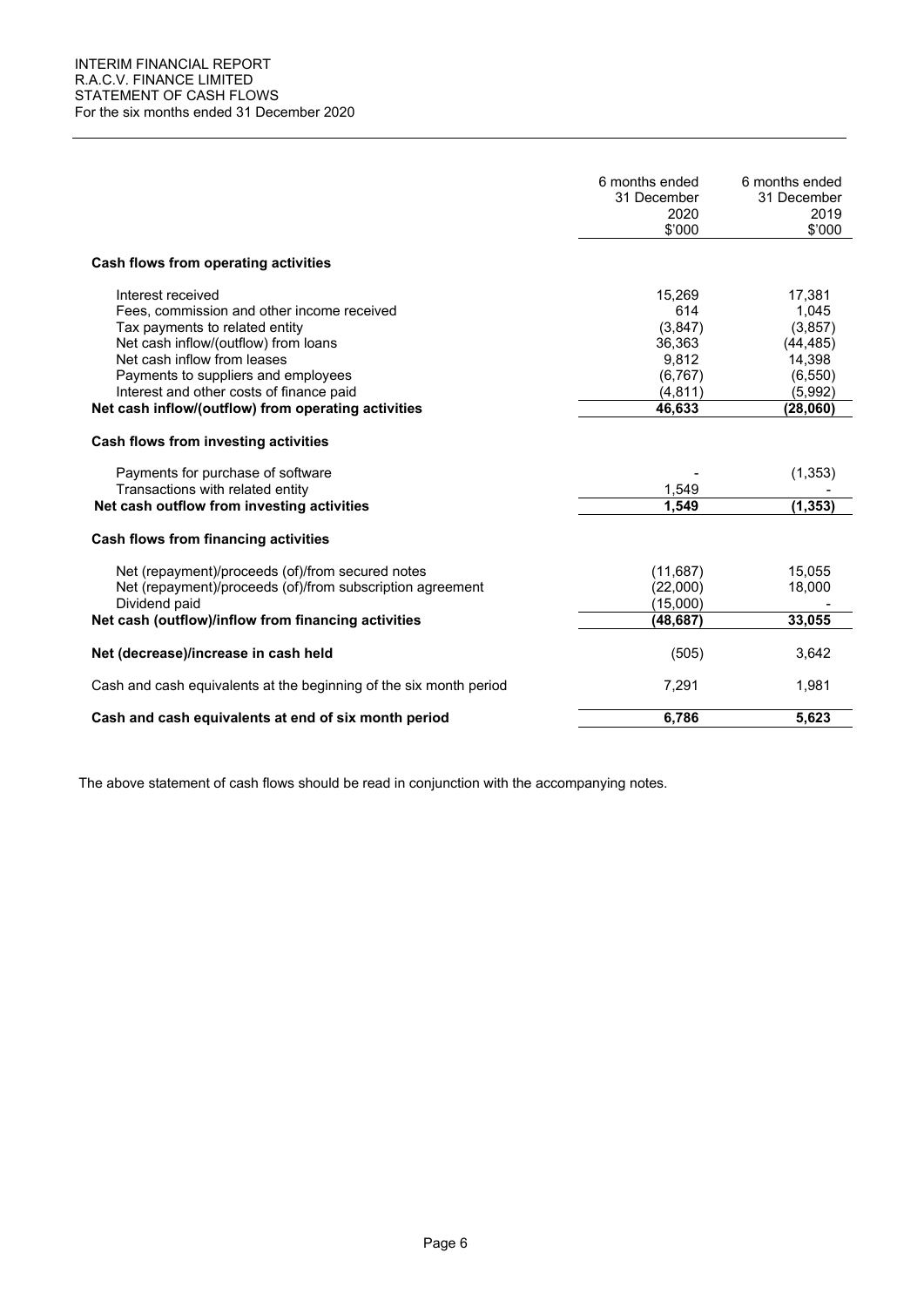### INTERIM FINANCIAL REPORT R.A.C.V. FINANCE LIMITED STATEMENT OF CHANGES IN EQUITY For the six months ended 31 December 2020

|                                                     | Contributed | Retained | Total    |
|-----------------------------------------------------|-------------|----------|----------|
|                                                     | equity      | profits  | equity   |
|                                                     | \$'000      | \$'000   | \$'000   |
|                                                     |             |          |          |
| Six months ended 31 December 2020                   |             |          |          |
| Balance at 1 July 2020                              | 15,000      | 64,419   | 79,419   |
| Total comprehensive income for the six month period |             | 4,794    | 4,794    |
| Dividends paid                                      |             | (15,000) | (15,000) |
| <b>Balance at 31 December 2020</b>                  | 15,000      | 54,213   | 69,213   |
|                                                     |             |          |          |
| Six months ended 31 December 2019                   |             |          |          |
| Balance at 1 July 2019                              | 15,000      | 62,073   | 77,073   |
| Total comprehensive income for the six month period |             | 2,920    | 2,920    |
| <b>Balance at 31 December 2019</b>                  | 15,000      | 64,993   | 79,993   |

The above statement of changes in equity should be read in conjunction with the accompanying notes.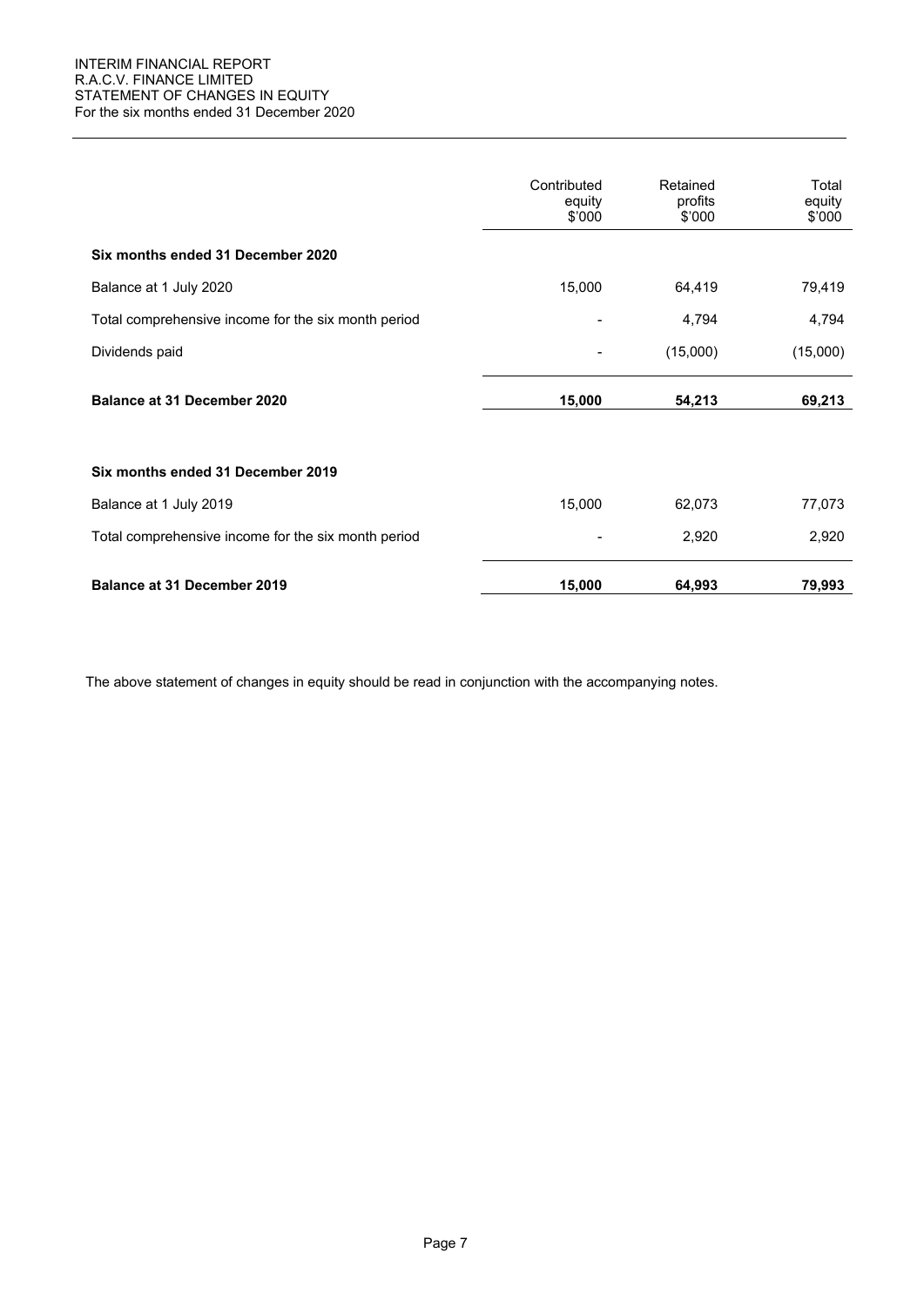## **1. BASIS OF PREPARATION OF SIX MONTHS REPORT**

This interim financial report for the six months reporting period ended 31 December 2020 has been prepared on a liquidity basis and in accordance with Accounting Standard AASB 134 *Interim Financial Reporting* and the *Corporations Act 2001*.

This interim financial report does not include all the notes of the type normally included in an annual financial report. Accordingly, this report is to be read in conjunction with the annual financial report for the year ended 30 June 2020 and any public announcements made by R.A.C.V. Finance Limited during the interim reporting period in accordance with the continuous disclosure requirements of the *Corporations Act 2001*.

The accounting policies adopted are consistent with those of the previous financial year and corresponding interim reporting period.

## **2. RECEIVABLES**

|                                                                  | Loan receivables<br>\$'000 | Lease<br>receivables<br>\$'000 | Other<br>receivables<br>\$'000 | Total<br>$$^{\prime}000$      |
|------------------------------------------------------------------|----------------------------|--------------------------------|--------------------------------|-------------------------------|
| 31 December 2020                                                 |                            |                                |                                |                               |
| Gross receivables<br>Deferred income<br>Provision for impairment | 385,970<br>(2,028)         | 16,224<br>(753)<br>(277)       | 56                             | 402,250<br>(753)<br>(2,305)   |
| Total                                                            | 383,942                    | 15,194                         | 56                             | 399,192                       |
|                                                                  | Loan receivables           | Lease<br>receivables           | Other<br>receivables           | Total                         |
| 30 June 2020                                                     | \$'000                     | \$'000                         | \$'000                         | \$'000                        |
|                                                                  |                            |                                |                                |                               |
| Gross receivables<br>Deferred income<br>Provision for impairment | 423,100<br>(1,984)         | 26,958<br>(1,507)<br>(322)     | 14                             | 450,072<br>(1,507)<br>(2,306) |
| Total                                                            | 421,116                    | 25,129                         | 14                             | 446,259                       |

Loans are granted at a fixed interest rate for periods between 12 and 84 months with most loans secured by a goods mortgage over a motor vehicle. The mortgaged property must be insured for its full insurable value. Loans can be repaid before their full term, however early termination fees may apply.

From October 2017, the Company made a decision to cease the provision of loans in respect of novated leases. Leases were provided for periods between 6 and 60 months and are subject to a fixed interest rate. The leased property is owned by the Company until all lease payments and the residual are repaid. Finance leases transfer all the risks and benefits incidental to ownership of the leased property from the lessor to the lessee. It is a requirement of the lease agreement that the property must be insured for its full insurable value. A lease can be terminated early only with the consent of the Company.

| (a) Movement in provision for impairment           | 6 months ended<br>31 December<br>2020<br>\$'000 |
|----------------------------------------------------|-------------------------------------------------|
| Opening balance                                    | 2,306                                           |
| Provision for impairment charged during the period | 134                                             |
| Bad debts written off during the period            | (135)                                           |
| Closing balance                                    | 2,305                                           |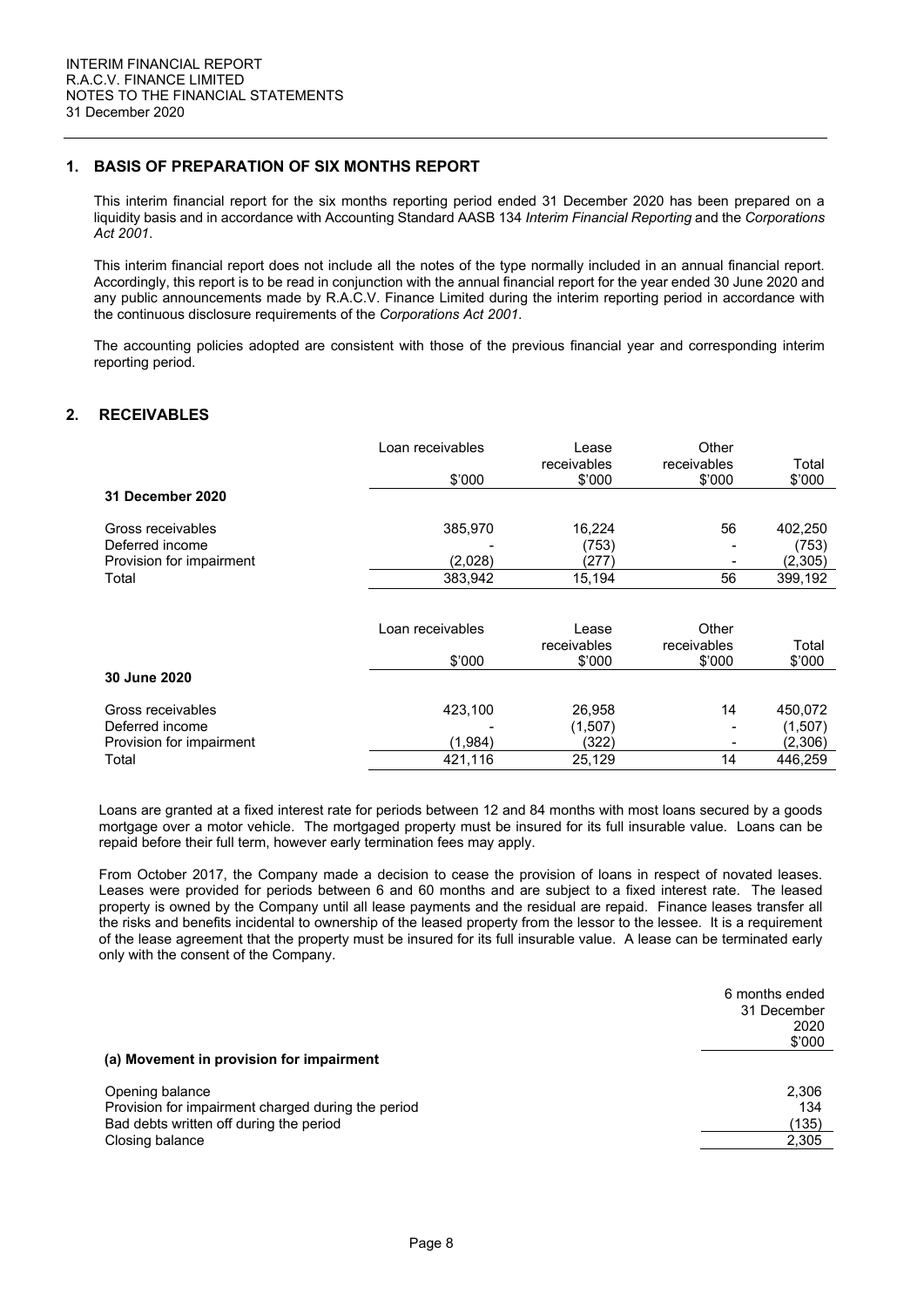## **2. RECEIVABLES (continued)**

#### **(b) Accounting estimates, assumptions and judgements: Provision for impairment of loan and lease receivables**

Loan and lease receivables are carried at amortised cost less a provision for impairment. The provision for impairment is measured based on an expected credit loss model. In calculating the provision for impairment, the Company has made assumptions about the indicators of credit risk deterioration and write off rates. To mitigate the estimation uncertainty, expected credit losses are reviewed at each reporting period. In addition, all loans and leases are subject to regular management review. In light of COVID-19, an additional assessment of hardship applications with respect of receivables with balances more than 30 days past due was completed and formed part of the Management overlay outlined below.

#### *Management overlay*

At 31 December 2020 approximately 5.20% (30 June 2020: 4.27%) of the Company's customers have requested a payment holiday. In the current ECL model, loan accounts with a payment holiday are moved from Stage 1 to Stage 2 despite no arrears trigger being present. However, given uncertainty around the full impact of the COVID-19 pandemic as at the balance date, Management specifically considered the increase in the estimated probability of default for these loan accounts. As a result, a management overlay provision of \$1,010,086 (30 June 2020: \$909,677) was raised in addition to the standard modelled provision.

The modelled performance of these receivables will evolve as the situation unfolds and more data is available to model or understand the credit risk and loss implications from the COVID-19 pandemic and the mitigating impact of government stimulus. Over time, as the impact is more understood and reflected in the data, management will continue to assess the adequacy of this overlay.

| 31 December | 30 June |
|-------------|---------|
| 2020        | 2020    |
| \$'000      | \$'000  |

## **3. TRADE CREDITORS AND ACCRUALS**

| Trade creditors and accruals       | 1.396                    | 1.243 |
|------------------------------------|--------------------------|-------|
| Provision for remediation payments | $\overline{\phantom{a}}$ | 3.899 |
|                                    | .396                     | 5.142 |

In view of ASIC's Auto Lending Industry Review, the Company has undertaken a review of the loan book to identify affected customers. A comprehensive review is completed by the Company and no additional provision is expected.

## **4. INTEREST BEARING LIABILITIES**

| <b>Secured</b>                                                                                                                                                                                                                                          |                                                  |                                                   |
|---------------------------------------------------------------------------------------------------------------------------------------------------------------------------------------------------------------------------------------------------------|--------------------------------------------------|---------------------------------------------------|
| Secured notes                                                                                                                                                                                                                                           | 191.391                                          | 203,046                                           |
| Subscription agreement                                                                                                                                                                                                                                  | 140.876                                          | 162,767                                           |
|                                                                                                                                                                                                                                                         | 332,267                                          | 365,813                                           |
| Accrued interest payable                                                                                                                                                                                                                                | 1.820                                            | 2,257                                             |
|                                                                                                                                                                                                                                                         | 334,087                                          | 368,070                                           |
| Maturity analysis – secured notes, subscription agreement and<br>unsecured notes<br>Up to 1 month<br>Longer than 1 and not longer than 3 months<br>Longer than 3 months and not longer than 12 months<br>Longer than 1 year and not longer than 5 years | 25.389<br>110.480<br>98.648<br>99.570<br>334.087 | 20,212<br>30.201<br>184.185<br>133,472<br>368.070 |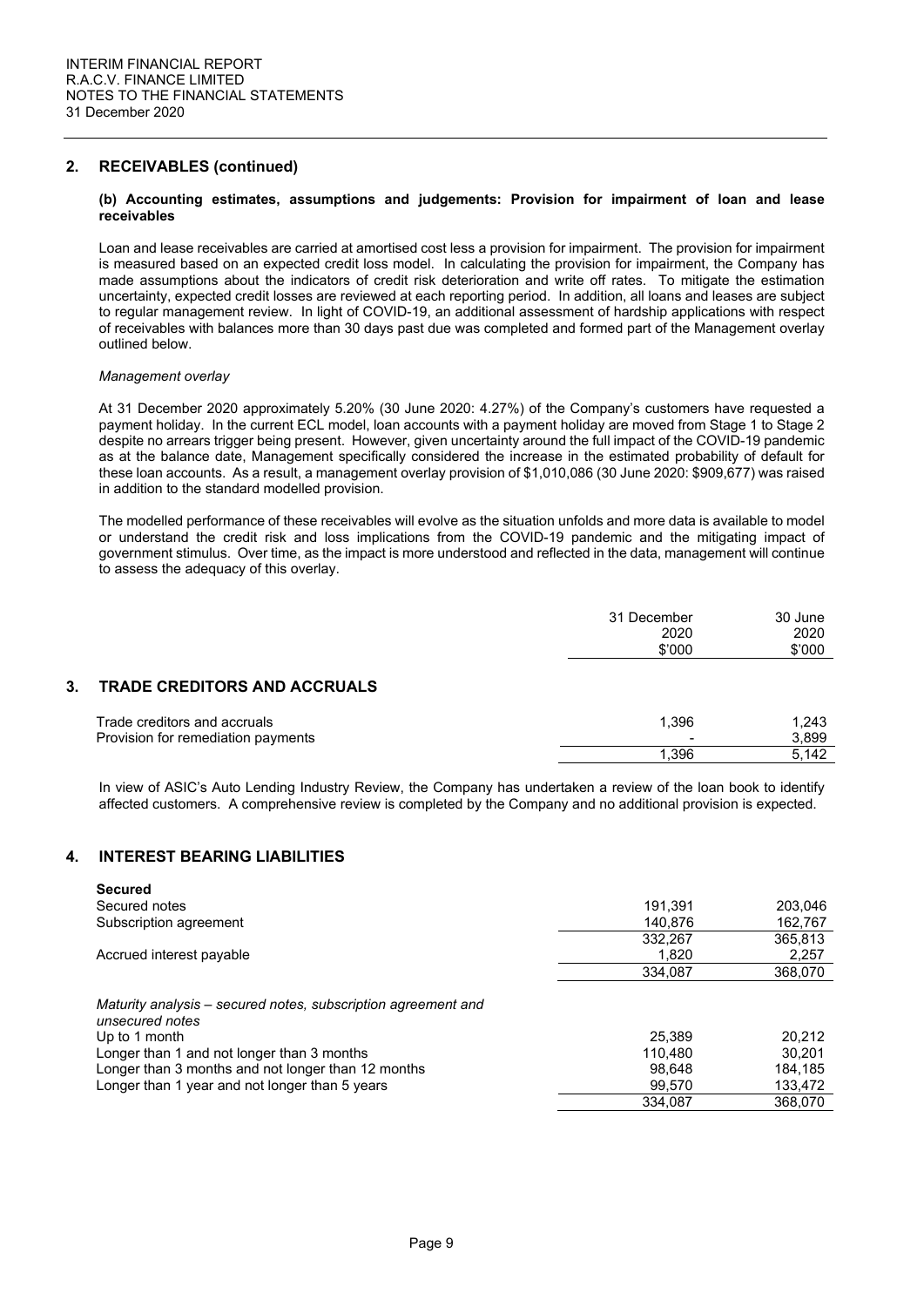## **4. INTEREST BEARING LIABILITIES (continued)**

#### **(a) Secured notes**

Secured notes were issued at a fixed rate for periods between six months and four years. Under the new prospectus issued on 8 November 2019, secured notes are issued at a fixed rate for periods between six months and two years. Existing secured notes with more than two years maturity can only be rolled over for two years upon maturity. Secured notes are initially recorded at their fair value and subsequently measured at amortised cost. Interest expense is recognised using the effective interest method and is payable on a quarterly, semi-annual or annual basis depending upon the notes selected.

Secured notes are secured by a first floating charge over the Company's assets under a Debenture Stock and Unsecured Notes Supplemental and Consolidated Trust Deed ("Trust Deed") dated 4 May 2000. On 9 June 2015, the Trust Company (Australia) Limited replaced the original Trustee under and for the purposes of the Trust Deed. All other terms of the Trust Deed remain unchanged.

Under the terms of the Trust Deed, the Company may in certain circumstances give charges over its assets wherever situated, ranking equally with or in priority to the security constituted by the charges under the Trust Deed, subject to borrowing limits which require:

- (i) secured liabilities to not exceed 85% of the tangible assets of the Company and any guarantor bodies;<br>(ii) prior secured liabilities to not exceed 10% of the tangible assets of the Company and any guarantor
- prior secured liabilities to not exceed 10% of the tangible assets of the Company and any guarantor bodies; and
- (iii) external liabilities to not exceed 93.75% of the tangible assets of the Company and any guarantor bodies.

#### **(b) Subscription agreement**

The subscription agreement is a secured borrowing facility carried at amortised cost and bears interest at market rates.

On 28 February 2019, a facility with National Australia Bank Limited ("NAB") was established for \$350 million, consisting of Tranche A \$175 million and Tranche B \$175 million, and can be drawn for periods up to 24 and 36 calendar months respectively. The Tranche A facility and Tranche B facility expire on 28 February 2021 and 2022 respectively.

As at 31 December 2020, \$141 million of the \$350 million facility was drawn (30 June 2020: \$163 million). This facility has been secured by secured notes. The individual drawdown amounts bear fixed interest rates with rollover date and interest rate as shown below:

|                         |                  | Interest rate         |                   |
|-------------------------|------------------|-----------------------|-------------------|
|                         | Principal amount | (payable at rollover) |                   |
|                         | \$'000           | % p.a.                | Rollover date     |
|                         |                  |                       |                   |
| <b>31 December 2020</b> | 66,000,000       | 1.67                  | 26 February 2021  |
|                         | 66,000,000       | 1.97                  | 26 February 2021  |
|                         | 2,000,000        | 1.67                  | 26 February 2021  |
|                         | 2,000,000        | 1.97                  | 26 February 2021  |
|                         | 5,000,000        | 1.96                  | 17 March 2021     |
| 30 June 2020            | 77,000,000       | 1.75                  | 26 August 2020    |
|                         | 77,000,000       | 2.05                  | 26 August 2020    |
|                         | 4,500,000        | 1.75                  | 11 September 2020 |
|                         | 4,500,000        | 2.05                  | 11 September 2020 |
|                         |                  |                       |                   |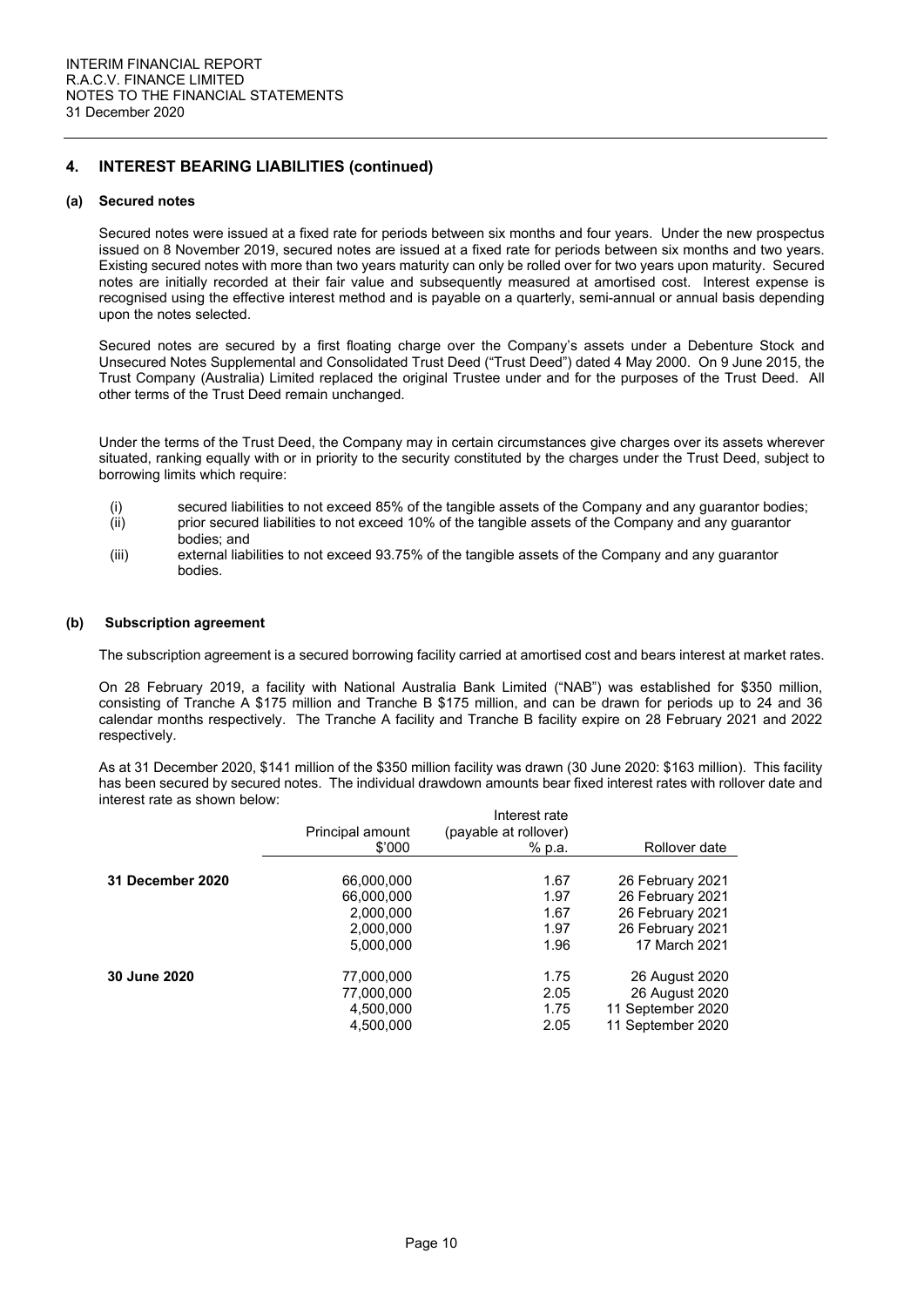|  |                                                                  | 31 December<br>2020<br>\$'000 | 30 June<br>2020<br>\$'000 |
|--|------------------------------------------------------------------|-------------------------------|---------------------------|
|  | <b>5. COMMITMENTS</b>                                            |                               |                           |
|  | <b>Credit related commitments</b>                                |                               |                           |
|  | Customer loans and leases approved but undrawn at reporting date | 7,432                         | 3,090                     |

## **6. SUBSEQUENT EVENTS**

The Royal Automobile Club of Victoria (RACV) Ltd and the Company are parties to a letter of Financial Support under which the directors of RACV Ltd have undertaken to provide sufficient financial assistance to the Company as and when it is needed to enable the Company to continue its operations and fulfil all of its financial obligations now and in the future. This undertaking is provided for a minimum period of twelve months from 15 February 2021.

In the opinion of the directors, there are no other matters or circumstances which have arisen between 31 December 2020 and the date of this report that have significantly affected or may significantly affect the operations of the Company, the results of those operations and the state of affairs of the Company in subsequent financial periods.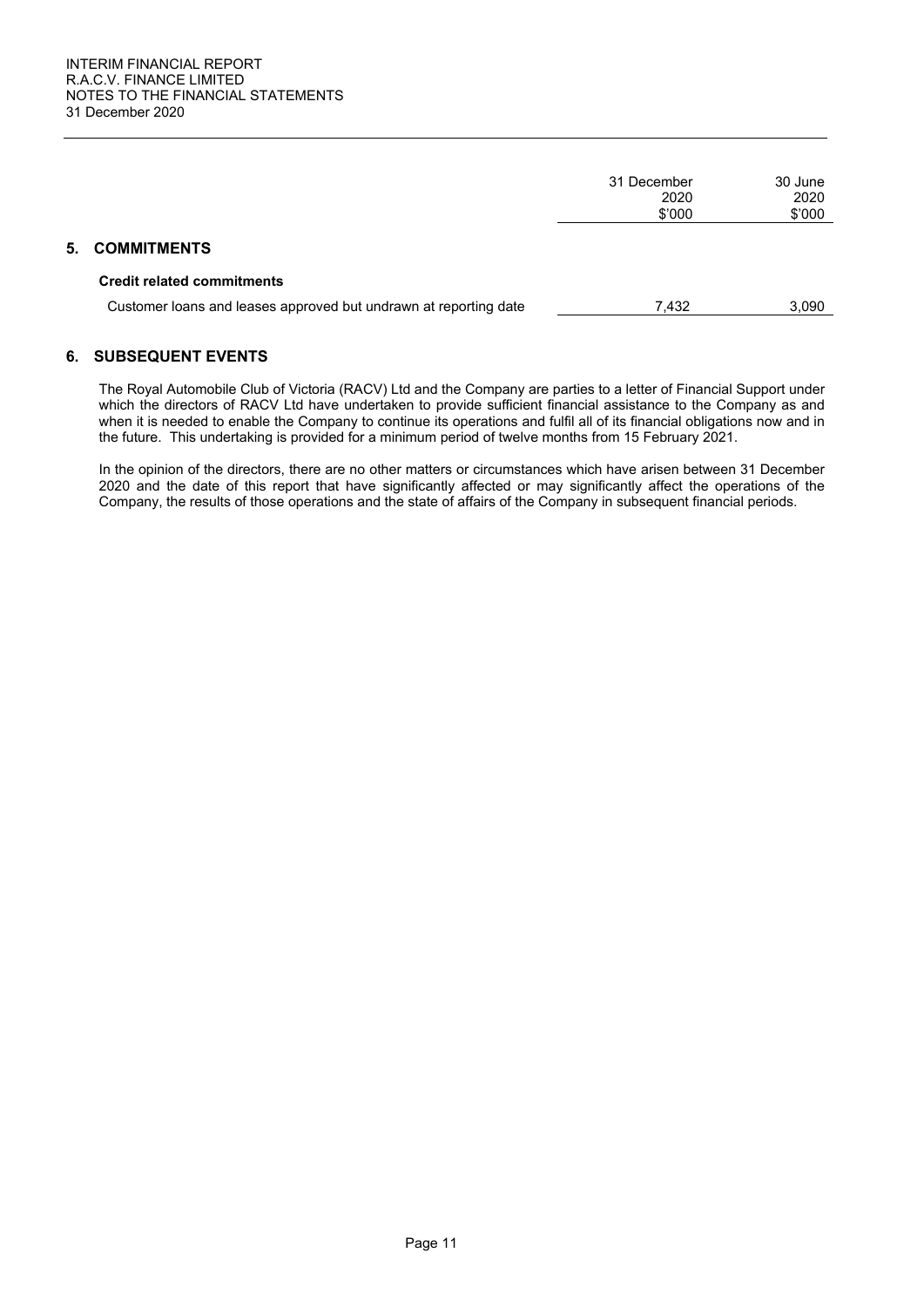## **DIRECTORS' DECLARATION**

In the directors' opinion:

- (a) the half-year financial reports and notes set out on pages 4 to 11 are in accordance with the *Corporations Act 2001*, including:
	- (i) complying with Accounting Standards, the *Corporations Regulations 2001* and other mandatory professional reporting requirements; and
	- (ii) giving a true and fair view of the Company's financial position as at 31 December 2020 and of its performance for the six months ended on that date; and
- (b) there are reasonable grounds to believe that the Company will be able to pay its debts as and when they become due and payable.

This declaration is made in accordance with a resolution of the directors.

### **On behalf of the R.A.C.V. Finance Company Board**

G. Robinson Chairman Melbourne, 15 February 2021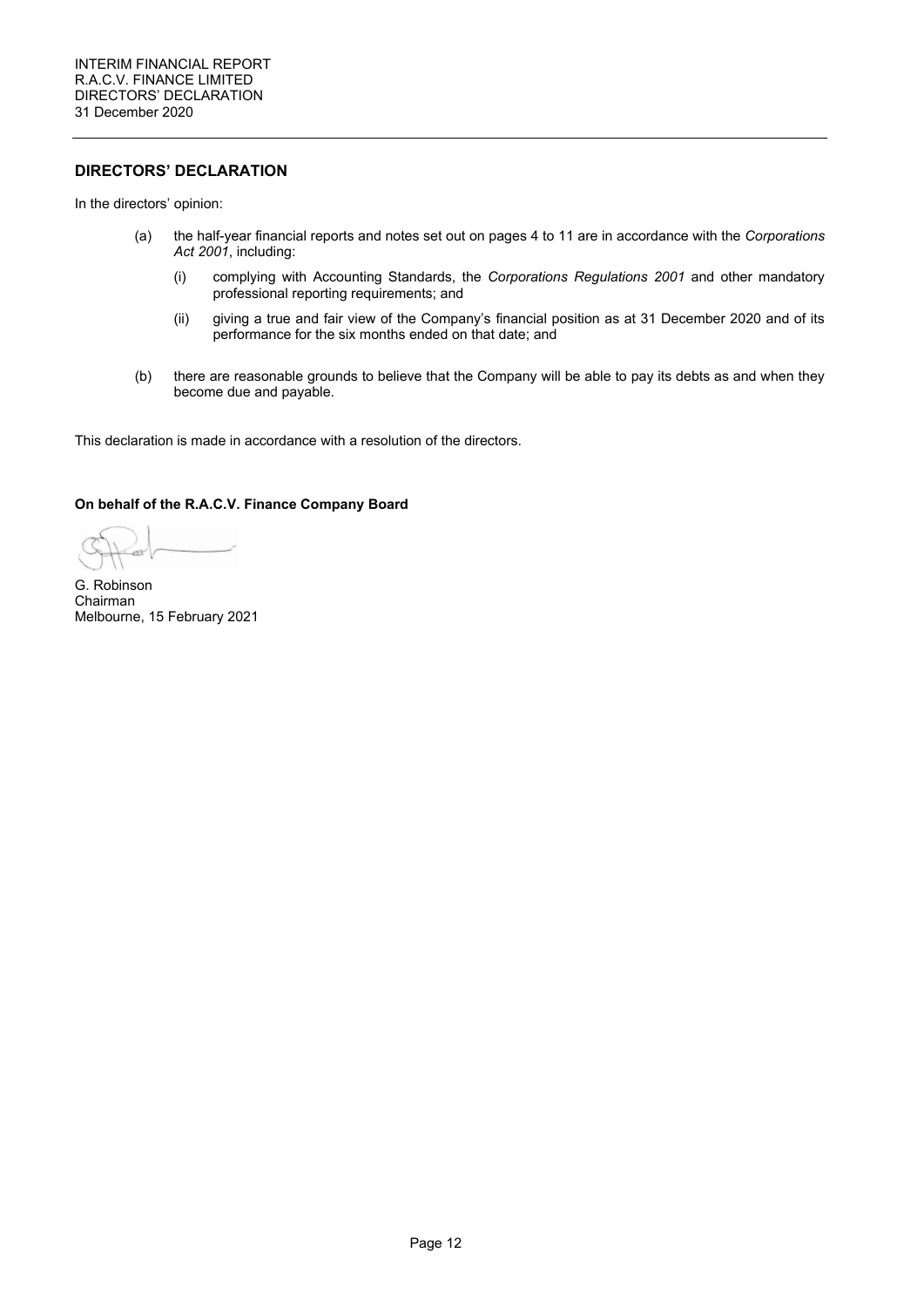

# *Independent auditor's report*

To the members of R.A.C.V. Finance Limited

## *Our opinion*

## In our opinion:

The accompanying half-year financial report of R.A.C.V. Finance Limited (the Company) is in accordance with the *Corporations Act 2001*, including:

- (a) giving a true and fair view of the Company's financial position as at 31 December 2020 and of its financial performance for the half-year then ended
- (b) complying with Accounting Standard AASB 134 *Interim Financial Reporting* and the *Corporations Regulations 2001*.

## *What we have audited*

The half-year financial report comprises:

- x the balance sheet as at 31 December 2020
- the statement of comprehensive income for the half-year then ended
- the statement of changes in equity for the half-year then ended
- the statement of cash flows for the half-year then ended
- x the notes to the financial statements, which include significant accounting policies and other explanatory information
- the directors' declaration.

## *Basis for opinion*

We conducted our audit in accordance with Australian Auditing Standards. Our responsibilities under those standards are further described in the *Auditor's responsibilities for the audit of the half-year financial report* section of our report.

We believe that the audit evidence we have obtained is sufficient and appropriate to provide a basis for our opinion.

## *Independence*

We are independent of the Company in accordance with the auditor independence requirements of the *Corporations Act 2001* and the ethical requirements of the Accounting Professional & Ethical Standards Board's APES 110 *Code of Ethics for Professional Accountants (including Independence Standards)* (the Code) that are relevant to our audit of the half-year financial report in Australia. We have also fulfilled our other ethical responsibilities in accordance with the Code.

## *Other information*

The directors are responsible for the other information. The other information comprises the information included in the interim report for the half-year ended 31 December 2020, but does not include the half-year financial report and our auditor's report thereon.

Our opinion on the half-year financial report does not cover the other information and accordingly we do not express any form of assurance conclusion thereon.

*PricewaterhouseCoopers, ABN 52 780 433 757 2 Riverside Quay, SOUTHBANK VIC 3006, GPO Box 1331, MELBOURNE VIC 3001 T: 61 3 8603 1000, F: 61 3 8603 1999, www.pwc.com.au* 

Liability limited by a scheme approved under Professional Standards Legislation.